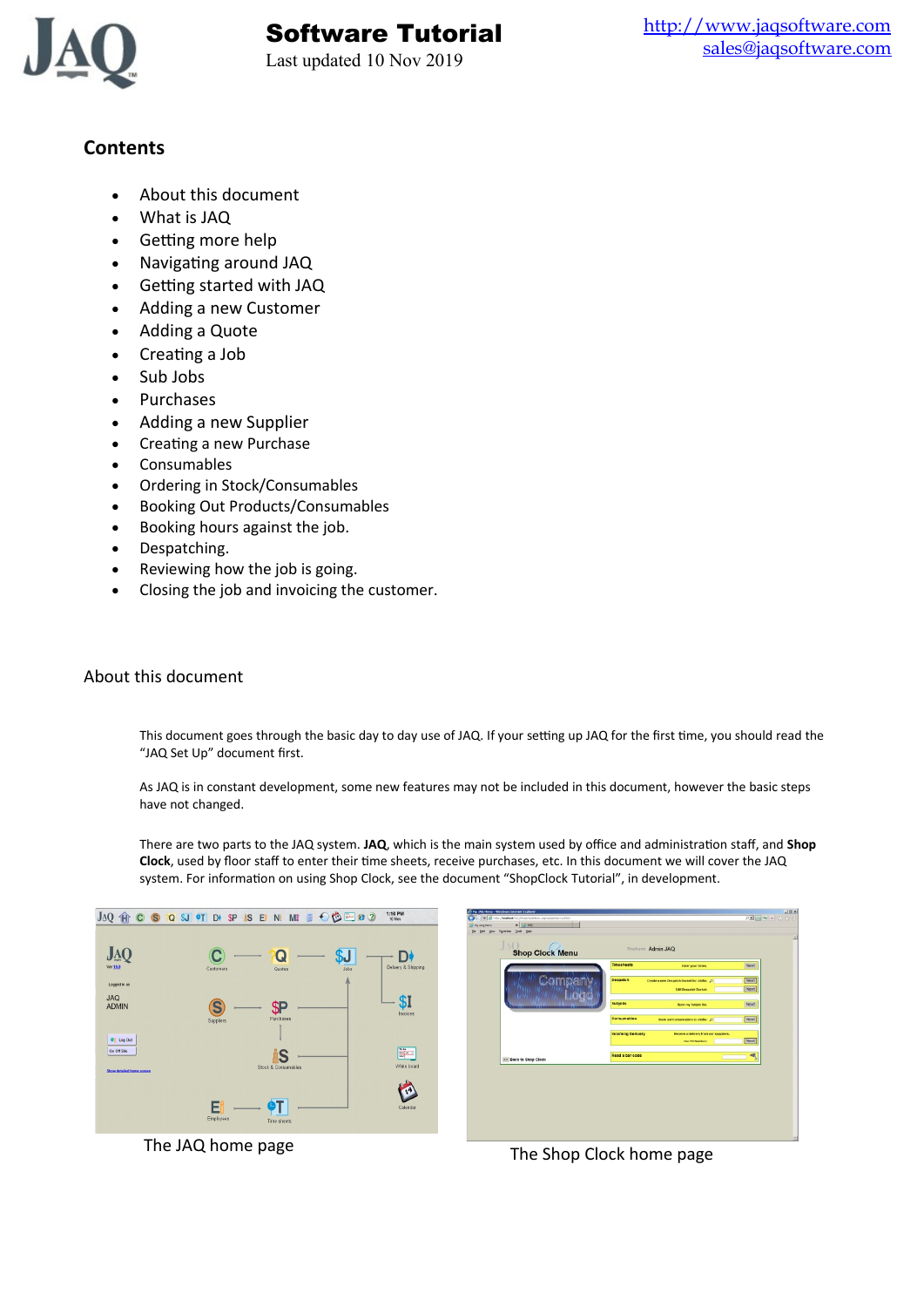

Last updated 10 Nov 2019

Software Tutorial

JAQ ( **J**obs **A**nd **Q**uotes ) is a business/workshop management system that combines several day to day tasks into one software application. A typical business may use several software applications to perform different tasks, for example…

- A customer or supplier list using Outlook.
- A quoting system using Excel spreadsheets.
- A purchasing system using order books.
- A job tracking system using hand written job sheets.

While all these individual systems do work, they are not interconnected, and usually can only be accessed from specific computers in the office, so you need to be on that computer to access that data.

JAQ is intranet based, meaning you can use any computer in your office, workshop, or even remotely, to access your business data. The JAQ interface uses a internet web browser, like Microsoft's IE, Chrome, Apples Safari, so can be used on any PC, tablet or mobile device. If you have any experience surfing the internet, then you will find JAQ easy to use.

The JAQ system is under constant development, and this means your version of JAQ will be updated from time to time to keep up with the 'current version'. The changes made to JAQ can be defined as....

**Updates.** Based on user feedback, modifications and additions are made to JAQ to improve its usability. This could be as simple as a fixed spelling mistake or as complicated as a completely new software function.

**Bug Fix.** Due to JAQ's rapid application development (RAD) model, errors do pop up in JAQ from time to time. The JAQ system is complicated, and sometimes when a change is made to one section, as part of a update or bug fix, it can cause another section to not work as expected. While any changes made to JAQ are tested before sending out updates, bugs do get through and may not show themselves until the updated version of JAQ has been released into the wild.

If you have a suggestion to help improve JAQ, no matter how small, please let us know. All suggestions are looked into, though sometimes we will not adopt the change you suggested. If this is the case, we will always explain why. Any errors in JAQ are treated with urgency. The most important information we need to fix an error is the sequence of events that cause it. If we cant replicate the error, it makes it very hard to find the cause.

Please send any suggestions or errors to [sales@jaqsoftware.com](mailto:sales@jaqsoftware.com)

## Getting more help.

JAQ includes help information on most pages. Wherever you see the info tag [#] ( square brackets around a number ), then look towards the bottom of the page for the matching tag for help information relating to that tag. Also keep an eye out for the Information symbol  $(2)$ , moving your mouse cursor over these will display a help message. If you have further questions, please feel free to email them to sales@jaqsoftware.com.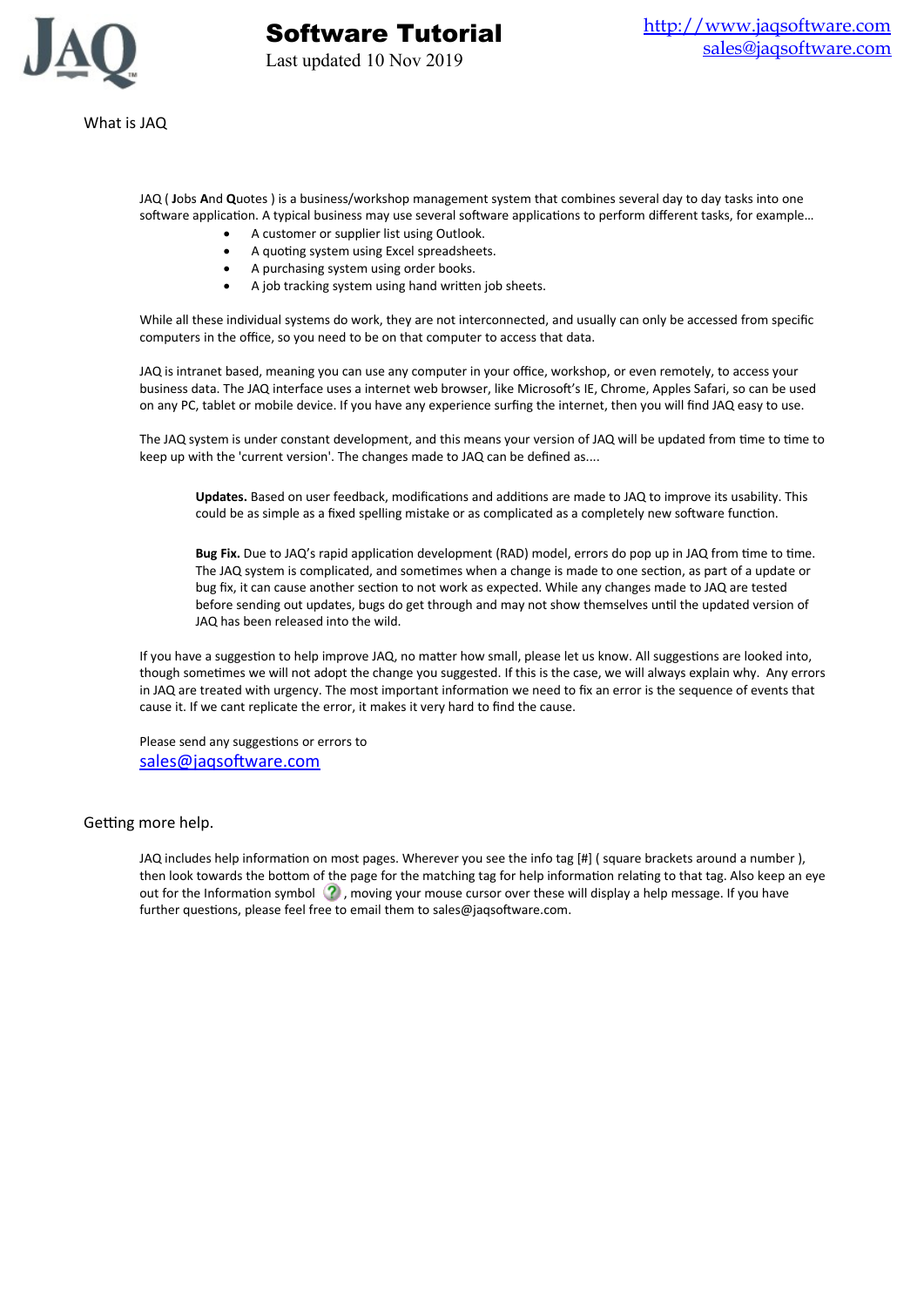

Last updated 10 Nov 2019

# Navigating around JAQ

If you've ever used a web site like eBay, Amazon, etc, then you will find JAQ easy to navigate.

The top menu in JAQ is referred to as the "Menu"



The icons stand for...

- Home, or the main JAQ home page.
- Customers.
- Suppliers.
- Quotes.
- Jobs.
- Time sheets.
- Deliveries.
- Purchasing.
- Stock.
- Employees.
- Notes.
- Manager section, containing reports and JAQ settings.
- Calculators.
- History.
- Calendar.
- White board.
- Open new window, handy for running a  $2^{nd}$  copy of JAQ
- Help

Moving your mouse over many of the menu icons will display a drop down menu for that section. JAQ will let you set which menu options are available to

| a            |                       | S                          |    |  |
|--------------|-----------------------|----------------------------|----|--|
|              | Job List              | New Internal Job           |    |  |
|              | New Jobcard           | Subjob Workload            |    |  |
|              | Delivery List         | Workload by day            |    |  |
| enn Lit      | Subjob Ques           | Due Invoices               |    |  |
|              |                       | Jobs Not Invoiced          |    |  |
|              |                       | Invoices for period        |    |  |
| <b>Title</b> |                       | Income Accounts for period |    |  |
| Mack         |                       | Over budget jobs           | 12 |  |
| Web          |                       |                            |    |  |
|              | Intropol Davislanmont | <b>DIDAPMA</b>             |    |  |

individual employees, so you may not have access to all area's. If you feel you have been restricted access to an area that you need access to, please contact your admin staff.

A little magnifying glass next to Quoted Price \$ \$2604 ex, \$2864.4 in a item means you can click on Quote No: Q5005 it to open a new page about that item.

# Buttons are another common navigation item.



One important button to look for is the Save button

**图** Save

If you are editing any of JAQ details, you must remember to Save, or your changes will be lost.



 $\frac{\text{Active}}{\boxed{\text{V}}}$ Many of the edit pages in JAQ have a Active tick box. If you want to remove an item from the day to day use of JAQ, say an employee who has left, or a stock item thats no longer used, then you can untick the Active button.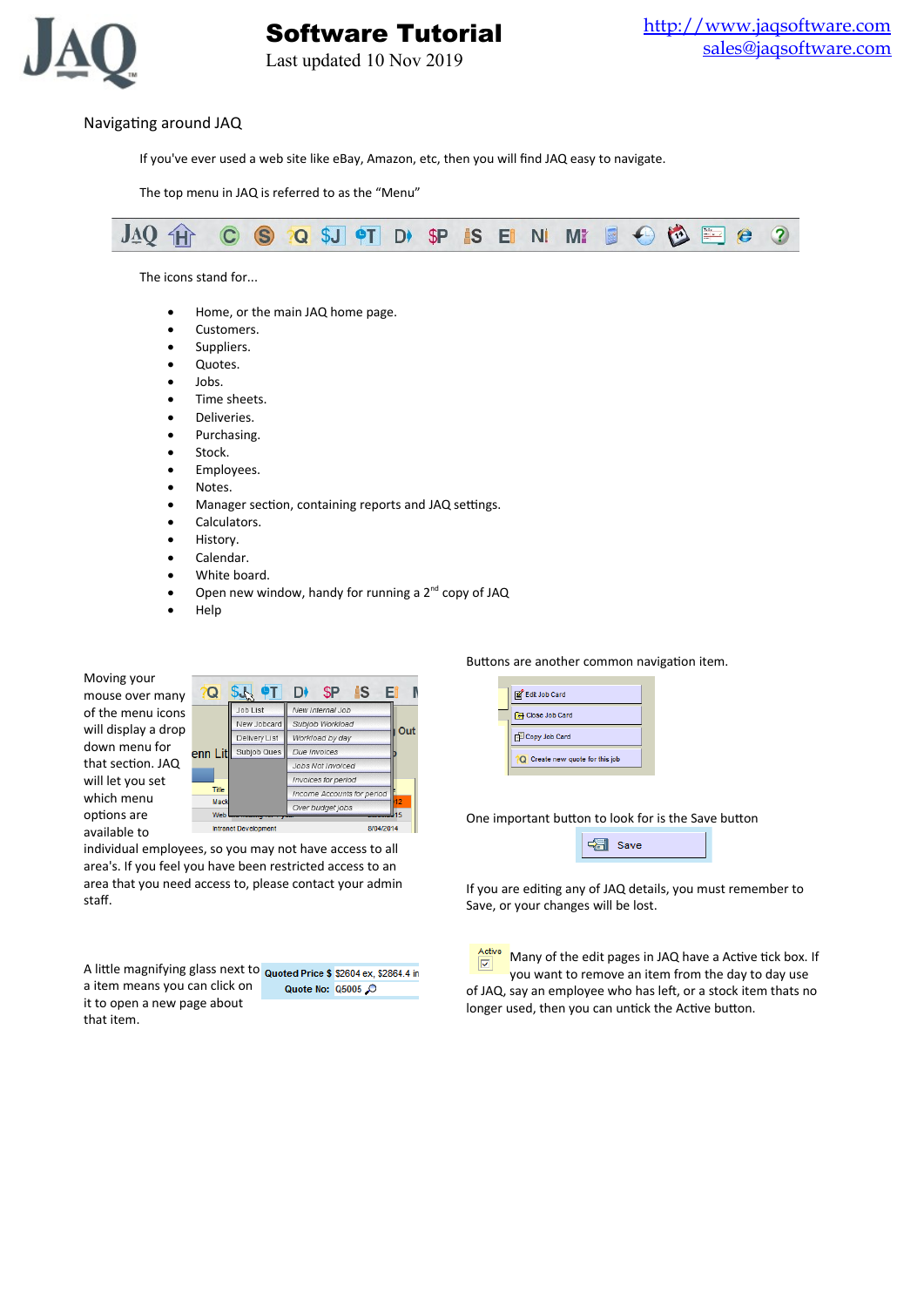

# Getting Started with JAQ

#### **The basic idea....**

Lets pretend we are a building business called "Bob the Builder", and we have been asked to build a fence for a new customer, called Fred Smith. What we'll do is go through the basic steps of...

- Adding a new customer.
- Creating a quote for that customer and sending them a PDF.
- Getting the go ahead and turning the quote into a job.
- Breaking the job into parts ( sub jobs ) and assigning those parts to employees.
- Making a purchase for the job. Adding a Supplier
- Booking out consumables against the job
- Booking out hours against the job.
- Despatching goods.
- Reviewing how the job is going.
- Closing the job and invoicing the customer.

JAQ's primary job is to track jobs, but usually before we add a new job to JAQ we will create a quote for the customer. JAQ can also go the other way, creating a quote from a existing job. But before we start with quotes and jobs, we'll look at the customer records.

#### Adding a new Customer

Adding a new customer to JAQ is easy, from the top menu, select **[C]ustomers / New Customer**.

Before you add a new customer, its always a good idea to look though JAQ's address book ( **[C]ustomers / Address Book** ) to see if the customer isn't already in the database. To help, the customer address book has a search feature.

The **New Customer** page will ask you for a **Customer Code** and **Customer Name**. The Customer Code is a shortened version of the customers name, an abbreviation. The Customer Code can only contain alpha-numerics ( numbers and letters only, no other characters allowed ), and should be no longer than 20 characters. JAQ will tell you if the code you are trying to enter has already been used.

Example – **Fred Smith** could use **FSMITH** or **FREDSMITH** as a Customer Code.

Some accounting programs wont allow you to use the same code for suppliers and customers, meaning if a business you deal with is both a customer and supplier to your business, you will need to use a different code for them as a supplier and as a customer. As JAQ needs to be compatible with accounting program standards, it will follow the same rule. We suggest adding a CUS or SUP, or just a 01 to the end of the code.

For the sake of readability, the customer name should be in mixed case, that is, not all capitals. Example, Fred Smith instead of FRED SMITH.

Note: while it is possible to change the customer name at a later date, it is **not** possible to change the customers code, so please think about the customer code before saving.

You may notice the fields where you enter the customer code and name have a red border. This means its required information, and JAQ wont let you proceed until you have filled in every red field on the page. Most pages in JAQ will only have a few red fields, the other fields are not required and can be left empty, but the more information you provide, the more useful JAQ becomes.

Once you have entered a new customer code and customer name, click **Next**.

JAQ will save the customer details, create some folders to suit, and display the **New Customer added** page. From here you should go to the **Continue entering the Customer Details**. page, where you can then add additional information about this customer. Remember, the more information you add, the better JAQ will work. JAQ requires the following customer details.

- At lease one Postal Address
- At least one Delivery Address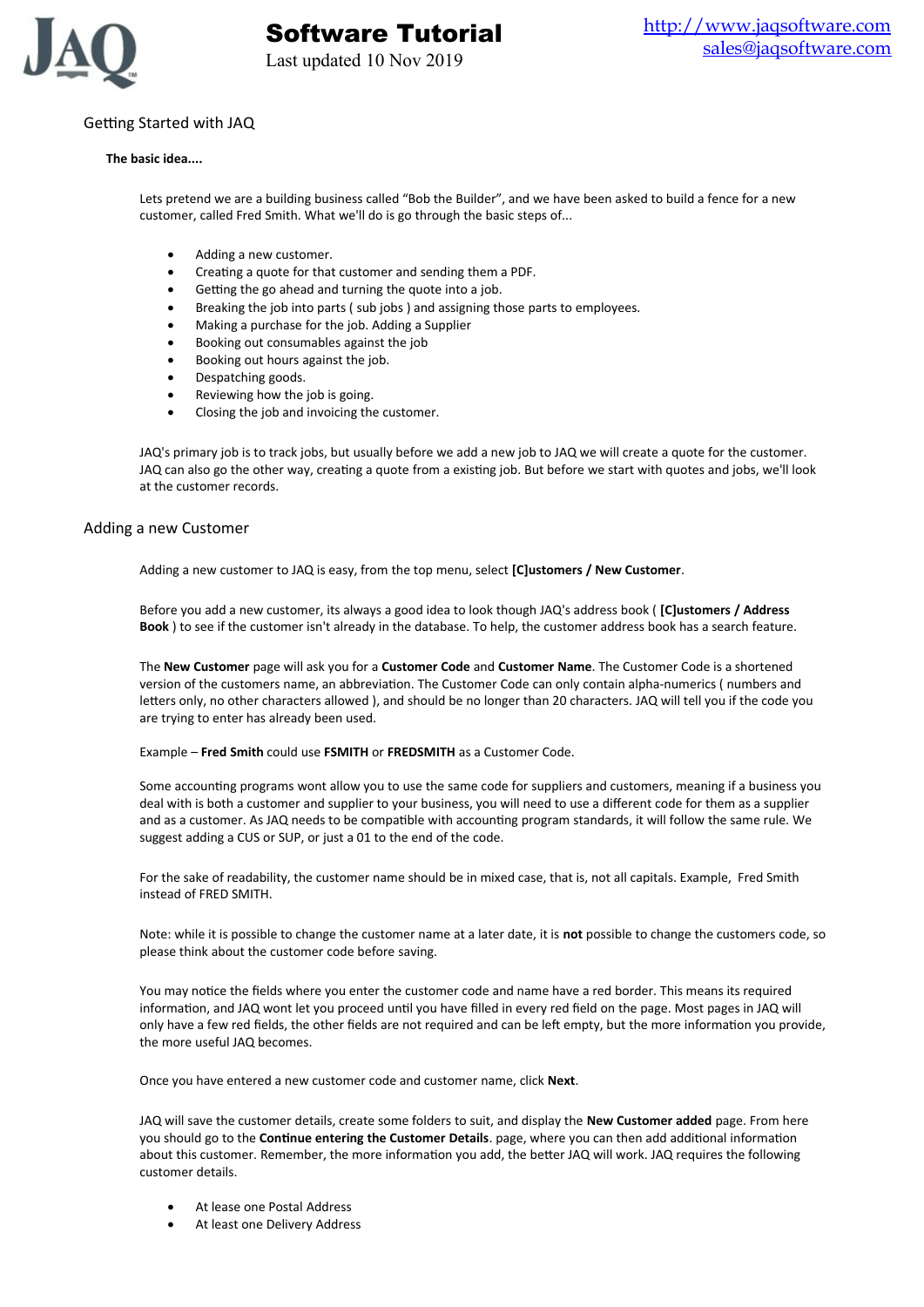

#### Payment Terms

JAQ allows you to add more than one Postal and Delivery address per customer. Some larger companies can have several postal and delivery address, and may require you to send goods to one address for one job, and another address for another job. They may also want the invoices sent to different addresses. When you create more than one delivery or postal address, give each address a unique **Alias** ( or nickname ). Then when you create the job card, you can choose the address by its alias.

Example. A company may have 2 delivery addresses, one in Townsville and one in Mackay. The alias`s could simply be called *Townsville* and *Mackay*, and when you choose which address to use by its alias from the drop down list, JAQ will know the full address to print the delivery dockets and invoices.

|                                                                                                          | <b>Supplier Code ACS</b> |                                                                                      |
|----------------------------------------------------------------------------------------------------------|--------------------------|--------------------------------------------------------------------------------------|
|                                                                                                          |                          | Supplier Name ADVANCED CUTTING SOLUTIONS                                             |
| If JAQ knows the full address, it can use Google Maps<br>to display a map, just look for the Google icon |                          | Delivery Address 18 LESTER HANSEN DRIVE<br><b>RAI SLADE POINT</b><br>Mackay 4740 Qld |
|                                                                                                          |                          | Phone 07 49555136                                                                    |

Software Tutorial

Last updated 10 Nov 2019

You should also make the customer **Active**. When Active, JAQ will allow new jobs to be created for this customer. When not Active ( say for example they haven't paid their bill ), JAQ will not allow any new jobs to be created against this customer, and a warning message will be displayed on any current jobs.

A customer may also have a preferred courier. **Couriers** are **Suppliers** with the **Courier** option box ticked. Select the customers courier from the **Prefered Courier** drop down list, and include the **Courier Account** number if the customer has one. When you create a **Delivery Docket** to send goods to this customer, the details will be retrieved from here.

Once you have provided JAQ with as much customer detail as possible, click **Save** to return to the customer details page.

JAQ also requires at least one contact for the customer. You can either add a contact now or when you create a Quote or Job for this customer. To add a contact, click on the **New** button above the **Contacts** list on the Customer Details page.

## Adding a Quote

First up, we dont need to start every job with a quote. If you already have the go ahead to start a new job, then you can go straight to starting a new job from the menu, **[J]obs / New Job Card**, or by clicking the **New Job** button on the customer page. You can also go backwards, create a quote from an existing job. This is handy if you want to create a new quote from a job you've done previously, or if the job goes over budget and the customer now requires a quote to proceed.

In JAQ, all quotes start with a "Q", example Q123.

There are a few ways we can start the "New Quote" process. We can either go to the menu and select **[Q]uotes / New Quote**, and then select the customer when asked. Or we can first find the customer, say though the **[C]ustomers / Address Book**, and click on the **New Quote** button at the top of the **Customer Details** page.

Next JAQ will ask for a contact, which you can select from the drop down list or add on the fly ( select **New Contact** ), and a **Quote Title**. The Quote Title is used as a short description of this quote, say "Build Fence". There are a few area's in JAQ that wont let you use any special characters ( !@#\$/?%. etc ) because it can cause problems with folder names, etc, and the Quote Title is one such example, where you can only use standard letters and numbers. Of you try to use speciat characters, JAQ will either automatically remove them or ask you to change them. Once you have entered the quote title, click **Save**.

JAQ will generate a unique quote number for you, say Q123 in this example, and create a folder for you under the Q: drive, using the Customer Code and then the Quote Title. If the Customer Code was FREDSMITH, then you will end up with a folder **Q:/FREDSMITH/Q123 Build Fence**

Note, in later versions of JAQ the Q: and J: drives are combined as the J: drive by default. So the above example would be **J:/FREDSMITH/Q123 Build Fence**. On some hosted server installs of JAQ, it would be **J:/Jobs/FREDSMITH/Q123 Build Fence.** Either way, JAQ will tell you where the folder is, so its not hard to find

You should now see the **Edit Quote page**. This is where we build and price our quote.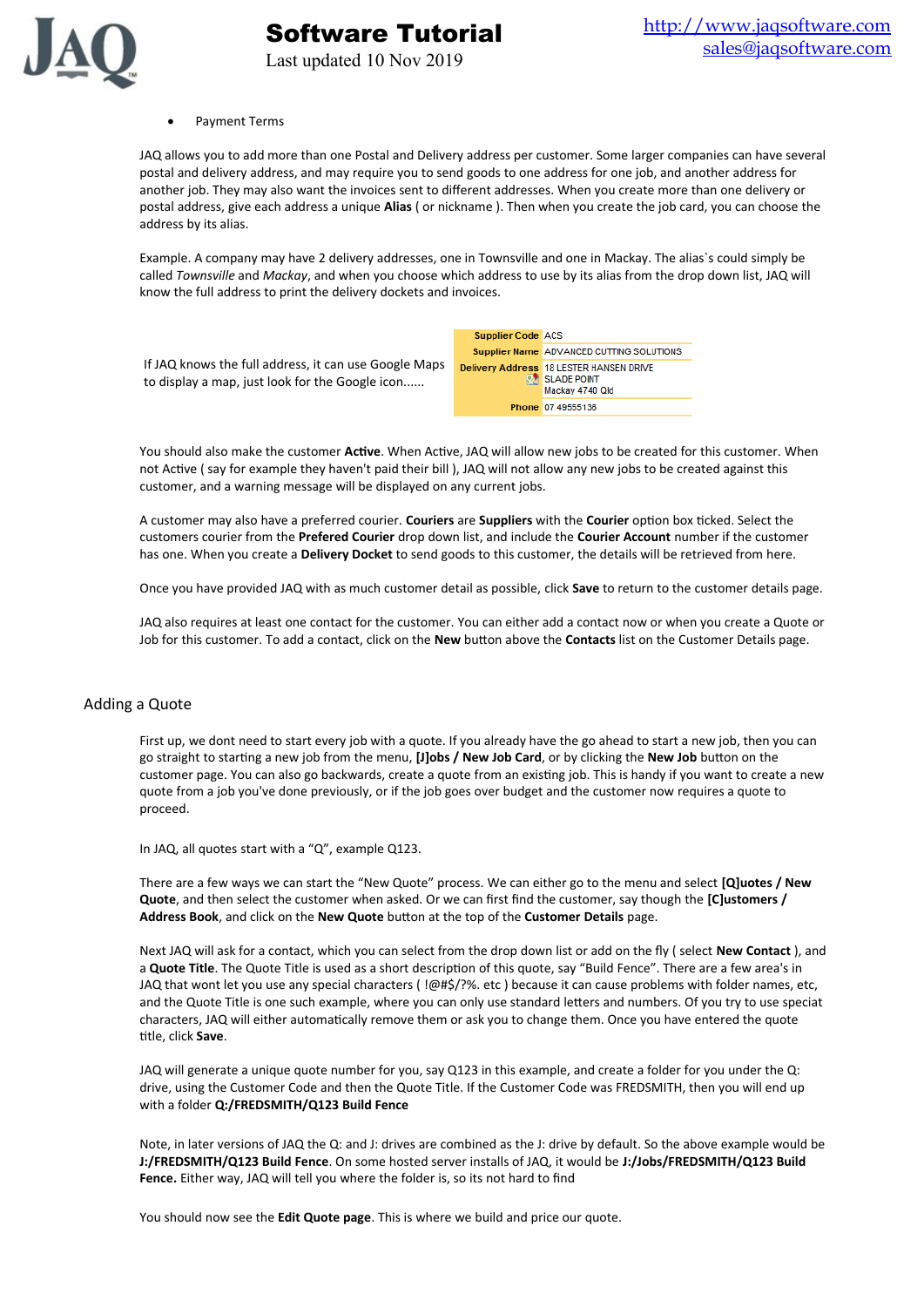

Most of the fields, until you get to the Line Items further down the page, are for generic information and not required, but remember to look for the red highlighted fields, these are required. Remember the more information you can put in, the better JAQ will run. JAQ uses a lot of this information to prepare the quote's PDF for you, and to track hours and costs once it becomes a job, so it pays to add as much information as you can, especially for the big dollar quotes.

One piece of information you must enter is the **Closing Date**. JAQ uses the closing date to notify you if the closing date is about to pass, but you haven't sent the quote to the customer yet ( the **Date Sent** field ). Some large quotes can take time to put together and can be forgotten, so JAQ uses this closing date to remind you.

Ignore the **Price** box, it will fill itself in automatically as you add items to the Line Items list.

OK, on to the line items. The Line Items section of the quote ( it's also used on Jobs ) is like a shopping list, where you enter in charged fees, consumables, purchased items, notes, etc. You can either manually enter the line items, or let JAQ select them from its fees and stock items records. To manually enter line items, just type in the information into the **Details** column, the **Account** number if you know it, the **Quantity**, **Units**, **Cost Price** per unit and **Quote Price** per unit. JAQ will automatically fill in the **Cost Sub Total** and **Quote Sub Total** for you. It will also update the total quote price in the **Price** box.

A quicker way to add line items, provided the fees and stock item records are set up correctly ( see the help document *JAQ Setup* ), it to use the **Category** column drop down lists, and its little magnifying glass ( called the mag glass for short ). Change the **Category** drop box to **Standard Fee's**, and then click the mag glass, and a window will popup listing all the standard fees. Click on the arrow next to the fee you want to use, and it will copy the details into the quote for you. All you need to do then is enter a quantity, and that line item is done.

Another **Category** we can use is the **Stock Items**. Just like the standard fees, this will bring up a popup window listing the stock items. From this popup you can search through your stock items by its code or supplier, and you have the option of choosing the price range you want to use for this quote.

If you need to purchase items in for the job, use the **Purchased Items** option from the Category list. The **Kit** option is covered in the help document **JAQ – using Kits**.

Another feature of the line items is the **Group** and **Goods** column fields, used to group line items together. The **Goods** tick box is used to identify lines that are to be dispatched. The **Group** is used to tie lines together. For example, a list of items set up like this...

| <b>Group</b> |   | <b>Goods Detais</b>    | Qty | Unt<br>Price | <b>Sub Total</b> |
|--------------|---|------------------------|-----|--------------|------------------|
|              | ⊽ | Supply 2 PC's          | 2   | 980.00       | 1960.00          |
|              |   | Windows Vista          | 2   | 299.00       | 598.00           |
|              |   | <b>MYOB Accounting</b> |     | 899.00       | 899.00           |
| 2            | ⊽ | <b>Colour Printer</b>  |     | 299.00       | 299.00           |
| 2            |   | Ream of Paper          | 3   | 7.00         | 21.00            |

Will group together like this.

| <b>Detais</b>  | <b>Qtv</b> | <b>Unt Price</b> | <b>Sub Total</b> |
|----------------|------------|------------------|------------------|
| Supply 2 PC's  |            | 1728.50          | 3457.00          |
| Colour Printer |            | 320.00           | 320.00           |

The Group field ties items together under one description. JAQ will total the prices together for all line items under the same Group.

Any items needing to be dispatched, once this quote becomes a job, need to be ticked as a Goods. JAQ will look for items marked as Goods when you create a delivery docket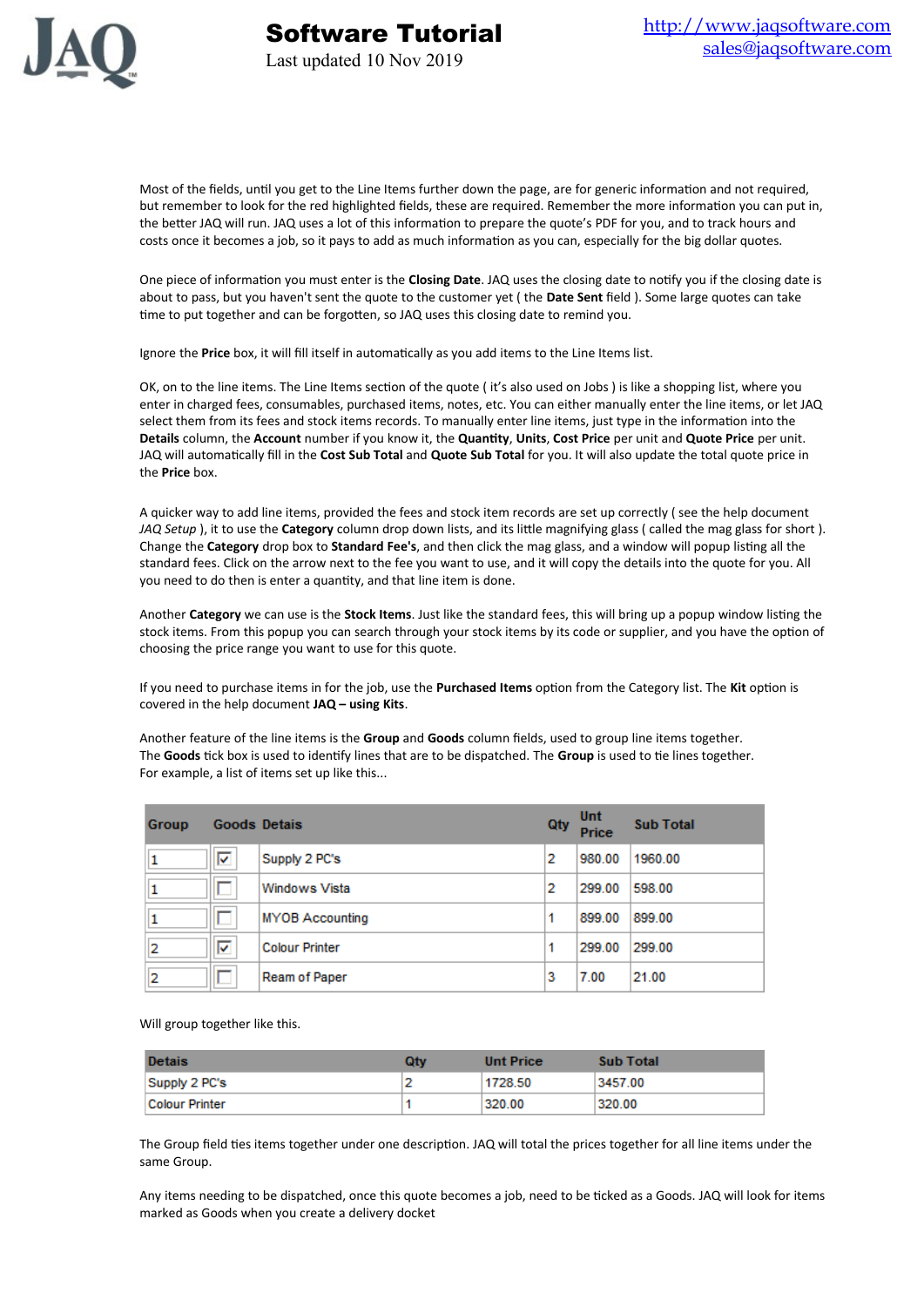

Lastly, you can reorder the line items using the little arrows to the left of each line.

Last updated 10 Nov 2019

Software Tutorial

#### Dont forget to **Save.**

Back at the Quote page, looking down the page you will see a **Files** section. This are the folders JAQ created for this quote, and you should save any relevant documents here. Clicking on the folder icon should open the folder for you on your computer, but this may not always happen due to security settings in your browser, so you may have to open the folder manually via the My Computer icon on your desktop. Update - this click to open folder function is only available if you use Microsoft IE web browser, see the help document **Setting up IE to work best with JAQ.**

Also in the **Files** section is the **Get Templates** button. JAQ has a special folder on the shared network drive called "QuoteTemplates", and here you can store any files you might use in building your quote, for example: excel spread sheets used to calculate prices; QA forms; Terms and Conditions; etc. The **Get Templates** button will let you select which files from the quotetemplates folder to copy into your quote folder. It makes copies of the files, leaving the original files untouched.

The PDF Pages section of the quote page is where we put our quote together as a PDF to send to our customer. Click the **Create PDF Page using Full details** button, and JAQ will open a edit PDF page. Fill in any extra information, and click **Save**, then click **Back to the Quote**. If you have a look at the PDF Pages section now, you will see its added a line of icons, which will let you Edit the PDF, View the PDF, Print the PDF, and if you added a Contact with a email address, send a email to the contact. Depending on how your JAQ is set up, you can send the PDF directly to the customer from JAQ.

Once you have sent the quote off to the customer, you can put the date into the **Date Sent** field.

## Creating a Job

In JAQ, all jobs ( with the exception of internal jobs ) start with the letter "J", example J200

If the job was quoted, and the customer has gotten back to you with a go ahead, then open the quote in JAQ and click on the **Convert to Job** button. You can find the quote by either looking for it on the **Quote List**, from the **Customer Details** page, or the **View Quote** shortcut on the front page.

The **Convert Quote to Job** page will ask you to confirm and add some basic information, most of which was gathered from the Quote. Please check the information is correct and change as needed. One important field is the **Customer Order No:**, and this is required, you must provide a customer order number or JAQ wont let you proceed.

If the Job is new, and unquoted, you can start the process by using the menu's **[J]obs / New JobCard** button, or the **New Jobcard** button on the **Customer Details** page.

Once saved, JAQ will create some a new job number, say for example **J200**, and then create a folder for you, example **J:/ FREDSMITH/J200 Build Fence.** JAQ will also copy any quote files over to the new folders, and copy the line items from the quote into the job card.

If needed, you can edit the Job ( using the **Edit Job Card** button ) to make any changes. If you enter a E**stimated Hours** value, and hours are booked to this job, JAQ will let you know if the booked hours go over the estimated hours. You can then allow for the extra labour costs on future quotes for the same type of job. JAQ uses the delivery date to notify you if the job is going over the due date. The line items on a job card work in exactly the same manner as on a quote. Dont forget to **Save**.

# Sub Jobs

A job can be broken down into several steps or tasks, called SubJobs.

The person who is responsible for the job ( production manager, foreman ) will create a series of SubJobs that need to be completed in order to finish the job.

#### Example.

Customer requires some steel flanges. This job could be broken down into 4 sub jobs.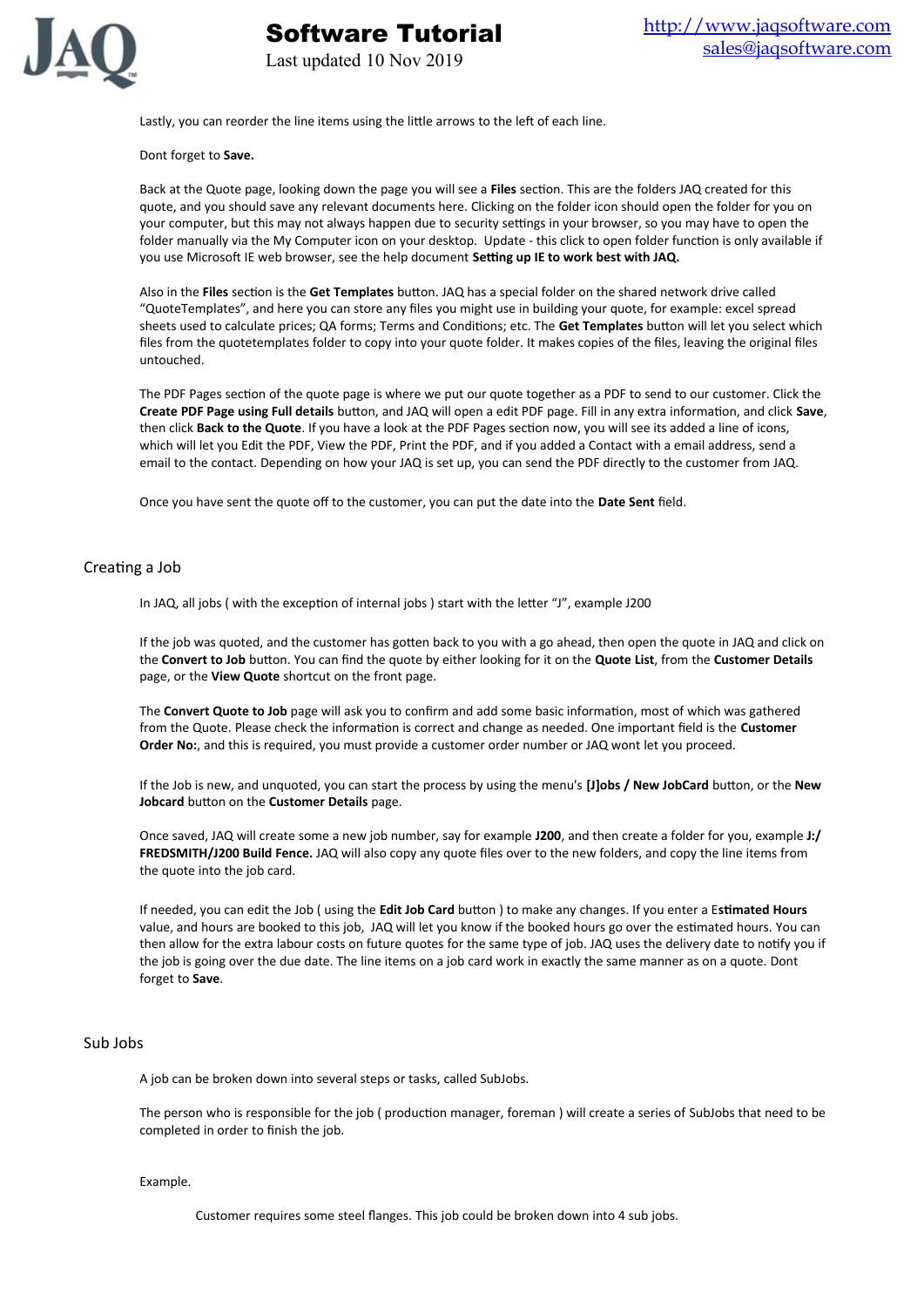

Last updated 10 Nov 2019

Software Tutorial

SubJob 1: Order Steel Blanks SubJob 2: Machine Flanges SubJob 3: Pack and dispatch SubJob 4: Invoice

Each sub-job can be sent to a department or employee.

SubJob 1: Order Steel Blanks > Storeman Bob SubJob 2: Machine Flanges > Machine Center SubJob 3: Pack and dispatch > Storeman Bob SubJob 4: Invoice > Kate in Accounts

And the sub jobs can be sequenced.

SubJob 1: Order Steel Blanks Storeman Bob Start Monday SubJob 2: Machine Flanges Machine Center **After SubJob 1** is finished SubJob 3: Pack and dispatch Storeman Bob After SubJob 2 is finished SubJob 4: Invoice Kate in Accounts After SubJob 2 is finished

You'll notice in this example we started both SubJob 3 and 4 together, triggered by the completion of SubJob 2.

Once set up, JAQ will automatically notify each department or employee in sequence as they need to start on their sub job. If the foreman correctly breaks up a job into sub jobs and sequences them, the job work flow should take care of itself as each department or employee goes about their assigned sub jobs.

JAQ can also send the production manager messages as sub-jobs are completed, and the sub job progress is visible on the job card page in JAQ. This means the production manager can keep an eye on job progress, and notify the customer of how their job is going, without leaving their desk.

JAQ can also track costs for each sub job. When an employee books hours, consumables, etc against a sub job, JAQ records these values in total against the job card, and individually against sub jobs. So you can use sub jobs to break up the costs in a larger job.

#### **Adding a sub-job.**

- On the job page, in the **Sub Jobs** box, click the "**Add a new Sub Job**" button.
- Select the **Department**, and give the sub job a **Title**. Try using the magnify glass icon.
- Enter the **Sub Job Description**, these are the instructions to the employee.
- Add a **Due Date**, that is, the date the sub job needs to be completed by.
- Select the **Employee** who will be performing the sub job.
- Select when you want the sub-job to **start**, either a time or after another sub-job.
- Click **Next** to save.

From the job page, you can edit a sub jobs by clicking on the magnify glass icon next to the sub-job number. You can print a copy of the sub job for the employee by clicking the printer icon.

#### **Changing the sub-job flow.**

If you want to change the sequence of sub-job flow, click on then "**Edit Schedule**" button. This will open the **Sub Job Schedule** page, where you can change the order of sub-jobs, and get JAQ to send messages once sub-jobs are finished.

The "**View Schedule Tree**" button is a feature under development.

#### **Using sub jobs from the employee's screen**.

The employee's **Scheduled Subjobs** screen can be accessed from the JAQ main page or Shop Clock Menu, depending on their access level.

The screen shows 3 tabs.

- **Current Subjobs and Queue**, are the sub-jobs the employee is currently working on or ready for them to start.
- **Upcoming Subjobs**, are sub-jobs in the employees queue, but not ready for them to start yet. This gives the employee an idea of what jobs are coming up.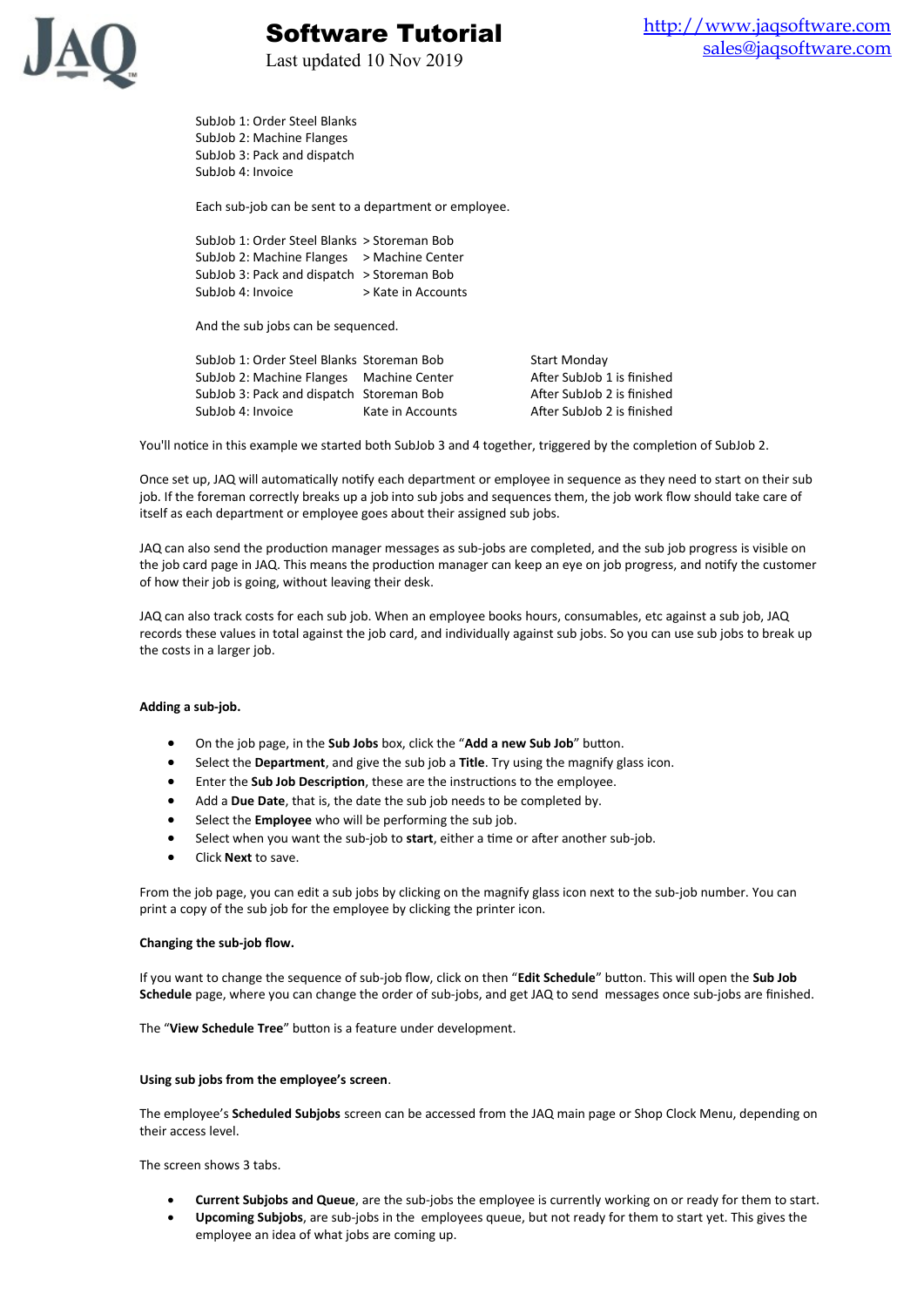

**Finished Subjobs**, are sub-jobs the employee has finished today.

Last updated 10 Nov 2019

Software Tutorial

Normally, when an employee is ready to start a sub-job, they click on the "**Start**" button. This will move the sub job up into his **Current Subjobs** list. When they have finished the sub job, they click the "**Finished**" button. JAQ will move the sub-job into the **Finished SubJobs** list. JAQ will then look at the sub job queue to see what has to happen next, ie, if someone else can now start their part of this job.

Each sub job in the **Current Subjobs** list and **SubJobs Queue** list can be expanded to show more detail by pressing the [+] button. This will display the

- **Details** button, click to show the complete sub job details.
- **Queue** button, displays other sub jobs for that job. Handy to find out where the job is going next.
- **Jobcard** button, opens the job card, so the employee can add a purchase order or delivery docket.
- **Print** button, to reprint the sub-job.

The lists also display the due date, letting the employee know when they have to complete the sub-job by. Overdue dates are shown in red. If a sub-job is overdue, JAQ will send a message to both the employee responsible for the sub-job, and to the person responsible for the job itself ( the Assigned To employee. ).

#### Purchases.

A Purchase order is used when you need to order in something ( stock, parts, consumables, etc ) from a supplier. In JAQ every purchase order is tied to a Job Number, and this can be a customers job, or an internal job. Purchase orders can only be made from Suppliers in JAQ`s supplier lists.

In JAQ, purchases have the prefix "P", example P1035.

#### Adding a new Supplier

From the top menu, Select **[S]uppliers / New Supplier**.

The **New Supplier** page will ask you for a **Supplier Code** and **Supplier Name**. The Supplier Code is a shortened version of the suppliers name, an abbreviation. The **Supplier Code** and can only contain alpha-numerics ( numbers and letters only, no other characters allowed ), and can be no longer than 20 characters. To increase visibility and avoid confusion, it is highly recommended that only *Upper* case letters be used for the Supplier Code, where *Upper* and *Lower* case letters should be used for the Supplier Name.

Example - **Fred`s Building Supplies** could use **FBS** or **FREDBS** as a Supplier Code.

As mentioned before when we added a new supplier, many accounting programs wont allow you to use the same code for suppliers and customers, meaning if a business you deal with is a customer of and supplier to your business, you will need to use a different code for them as a supplier and as a customer. As JAQ needs to be compatible with accounting program standards, it will follow the same rule. We suggest adding a CUS or SUP to the end of the code, or just add a number.

Once you have entered a new Supplier Code and Supplier Name, click **Next**. If there is another supplier record matching the supplier code you entered , JAQ will let you know so you can then try a different supplier code. JAQ will not allow two identical Supplier Codes.

Note, while it is possible to change the Supplier name at a later date, it is **not** possible to change the Supplier code, so please think about the Supplier code before saving.

JAQ will add the new supplier to its records, and create a folder under *U:/Suppliers/* (depending on JAQ version) where you can store files relating to the supplier, like price lists, specials, etc. Next click the **Edit the Supplier Details** button to take you to the **Supplier Details** page.

To work correctly, JAQ requires the following supplier details.

Phone Number A Delivery Address and Postal Address Their Payment Terms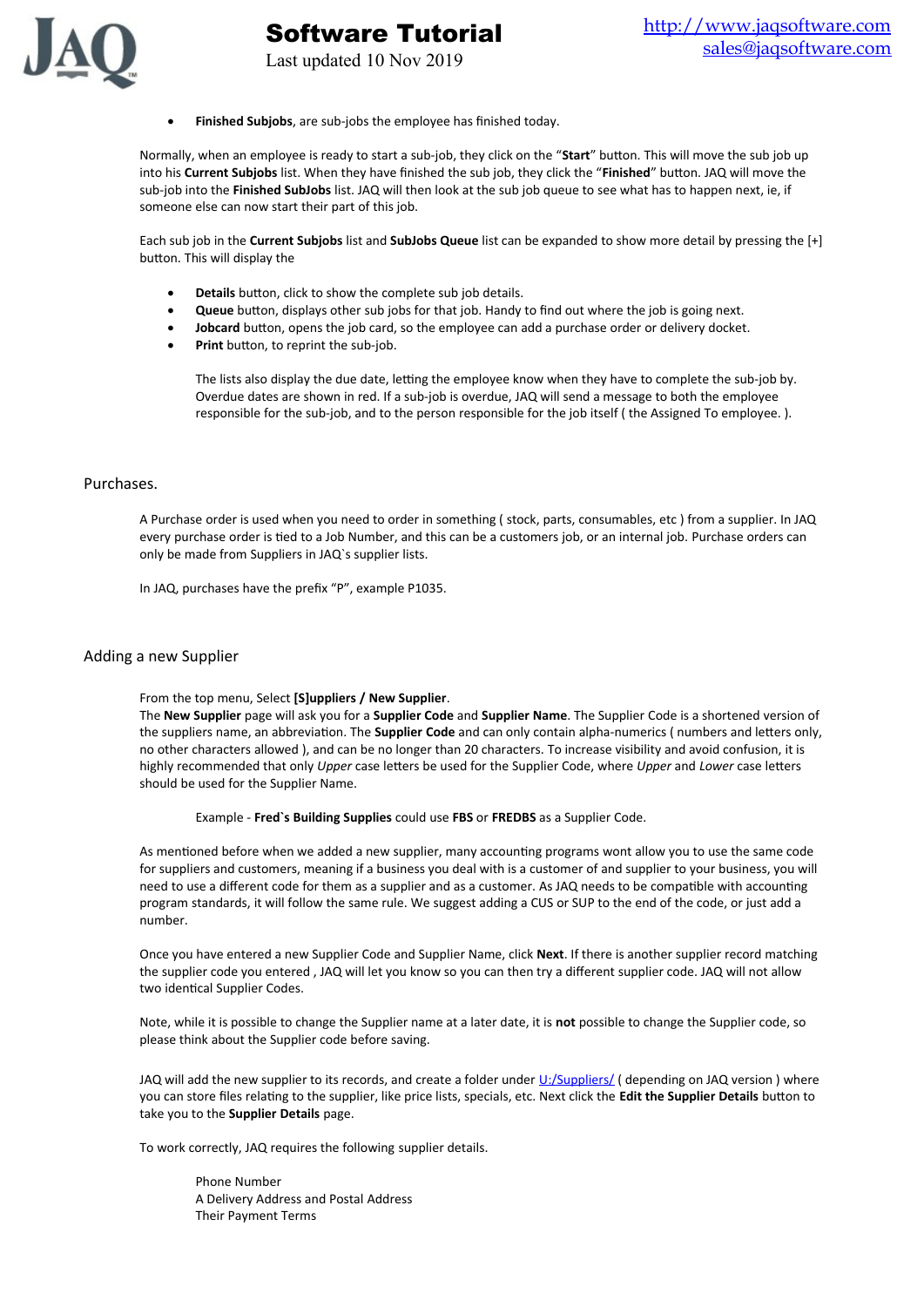

You should also make the Supplier **Active**. When Active, JAQ will allow new purchase orders to be created for this Supplier . When not Active ( say for example you would prefer to use a different supplier ), JAQ will not allow any new purchases to be created against this supplier.

If this supplier is a courier or transport business, tick the **Courier** box. If the **Courier** box is ticked, this supplier will be included in the **Preferred Courier** drop down list on the **Customer Details** page.

Once you have provided JAQ with as much supplier detail as possible, click **Save** to return to the **Supplier Details** page.

If you have a preferred contact person at the supplier, you should add them as a **Contact**. To add a contact, click on the **New** button above the **Contacts** list on the Supplier Details page.

#### **Using the Customer/Supplier address book**

The Address Book contains your list of Customers and Suppliers. There are two ways to find a Customer or Supplier.

**Search.** You can search for a Customer/Supplier using the search box. Type in part of the name or code, and JAQ will display any matches it can find. The search is not case sensitive, and matching text is displayed in red.

**Index.** From the letter index, click on the first letter of the Customer/Supplier code. Once you have found the Customer/Supplier, click on the mag glass to display the full details

Software Tutorial

Last updated 10 Nov 2019

#### Creating a new Purchase

From the **Drop Menu**, Select **Purchasing, New Purchase**. You can also create a new purchase using the **New Purchase Order** button on the **Supplier Details** page, or the **Add a new Purchase** button under the **Purchase Orders** tab on the **Job Card** page.

The **New Purchase** page will ask you for a **Supplier** and **JobNo**, click on the mag glass ( $\bullet$ ) to display the supplier and Job quick pick pages, where you can select the supplier and jobno ( including sub jobs and internal jobs ). Click **Next** to proceed.

JAQ will create the Purchase for you and display the Purchase Order page. To edit the purchase order, click the **Edit** button. This will display the **Edit Purchase Order** page where you can......

- Enter any notes, either internal for your own reference, or to be printed on the purchase order for the suppliers eyes.
- Choose a delivery branch and department, if you want the goods to be delivered to a particular area.
- Change the **Status**

The Status can bet set to...

- **New**. Purchase created and waiting for goods to arrive.
- **Received**. Good received, paperwork/pricing still pending.
- **Closed**. Goods received and paperwork completed, including invoice and price details entered into JAQ.

The **Assigned To** person will receive messages when...

- The good have arrived and Status changed to Received.
- The goods have not arrived and the **Required By** date has passed.

JAQ will display the Suppliers payment terms on the Purchase Order. If you enter the **Payment Due** date, JAQ will notify you with a message when payment is due, and keep notifying you until a **Date Paid** is entered.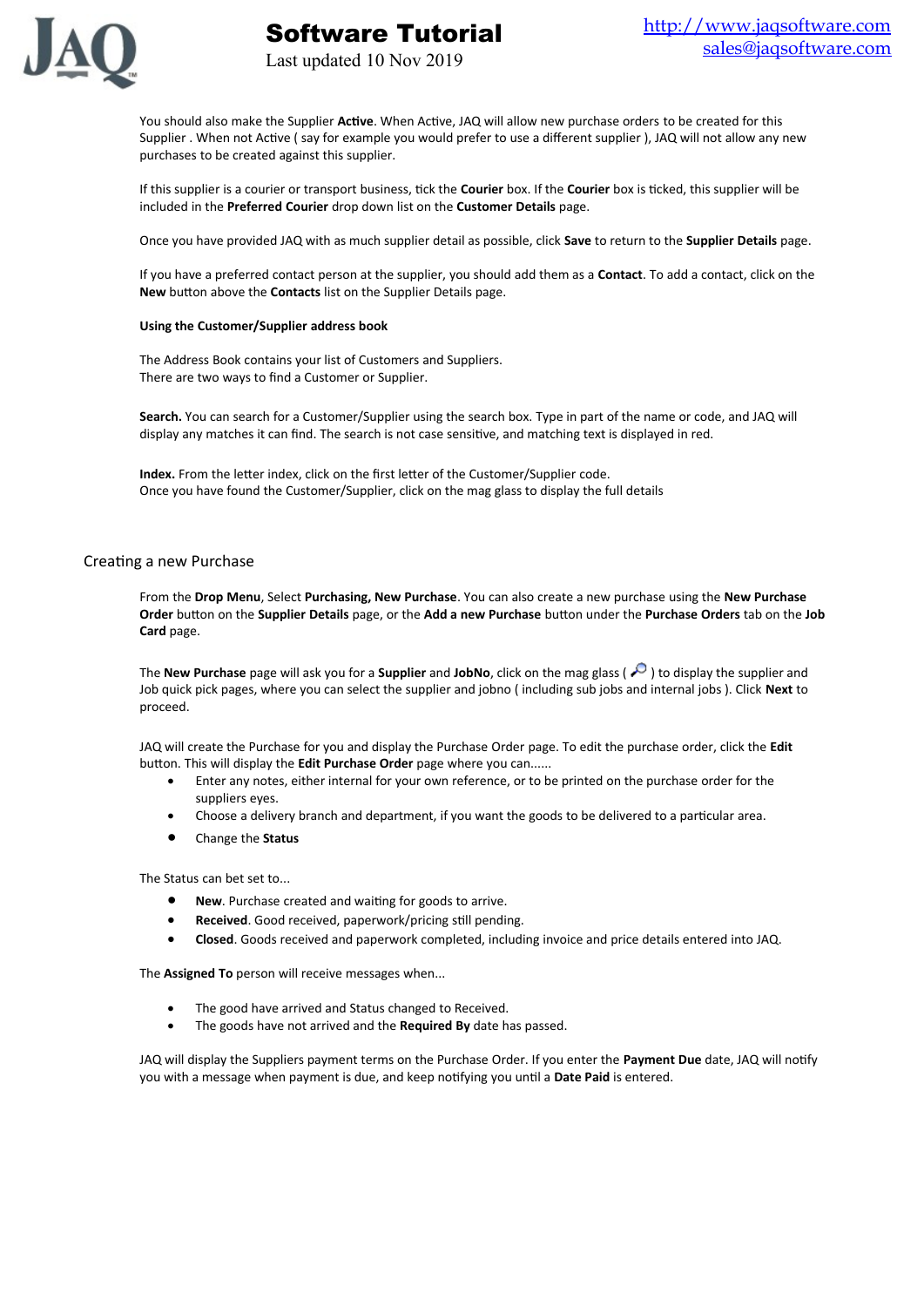

The Edit Purchase Order page also displays the order line items. You can manually enter the items, or choose from the Products List.

Software Tutorial

Last updated 10 Nov 2019

- Manually. Type the items **Description**, **Quantity**, **Unit**, and **Cost Each**. JAQ will automatically calculate the **Total** price. You can also enter the **Markup** value if required.
- Products List. Click on the magnifying glass ( $\degree$ ) on each line to bring up the Products & Consumables Quick Pick list. Navigate to the product you want to order and click the [<-] button. This will add the product to the Purchase order for you, saving typing the items details yourself. You will still need to enter the Qty required. For more information on the Products & Consumables Quick Pick, see the Products & Consumables section.

When the purchase order section is used correctly, JAQ will track purchases pricing on any job, and notify if an order is late or has arrived.

Note: A purchase order needs to be closed before JAQ will consider the purchase price valid. JAQ requires a **Required By** date before it will let you save.

Back to the Job Card, under the **Purchase Orders** tab, JAQ will display a summary of purchases, including total cost and charge price, and an Account summary.

#### Consumables.

There are 3 area's in JAQ associated with Consumables.

The Stock list, where you can add, edit and view the consumables. The Ordering section, where you order in consumables. The Job section, where you book out consumables ( Booked Stock tab ).

Note: JAQ considers consumables and stock to be the same thing. Any stock item can be marked as a consumable, so it can be booked out as part of a job.

#### Ordering in Stock/Consumables

From a purchase order, if you click on the magnify glass icon to the left of the details field, JAQ will open the **Products and Consumables Quick Pick** list. By default, the list will display items from that supplier. By clicking on the [<<] button, the items details will be passed to the purchase order.

#### Booking Out Stock/Consumables

The Job page will let you book out Products/Consumables in two ways, either as a product to be dispatched with the job, or as a consumable to be included in the cost.

To book out a Product, edit the job card, and in the line items section, change the **Type** to **Stock Items**, and then click the magnify glass icon to open the **Stock** list. Chose the stock item by clicking on the [\$Value] button, you may have more than one price option here. This will add the stock item to the job card, all you need to do then is change the quantity.

To book out consumables, open the **Booked Stock** tab on the job page. Clicking the **Add/Edit Consumables** button will open the **Booked out Stock** page. The **Booked out Stock** page displays all consumables booked to a particular job.

Back to the Job Card, under the **Booked Stock** tab, JAQ will display a summary of booked stock and the Account numbers.

## Booking hours against the job.

You can book out hours to a job using JAQ's time sheets section, which is also accessible via the Shop Clock system. From the Menu, select **Time Sheets**. You can then select the employee who worked the hours, and the date range, and click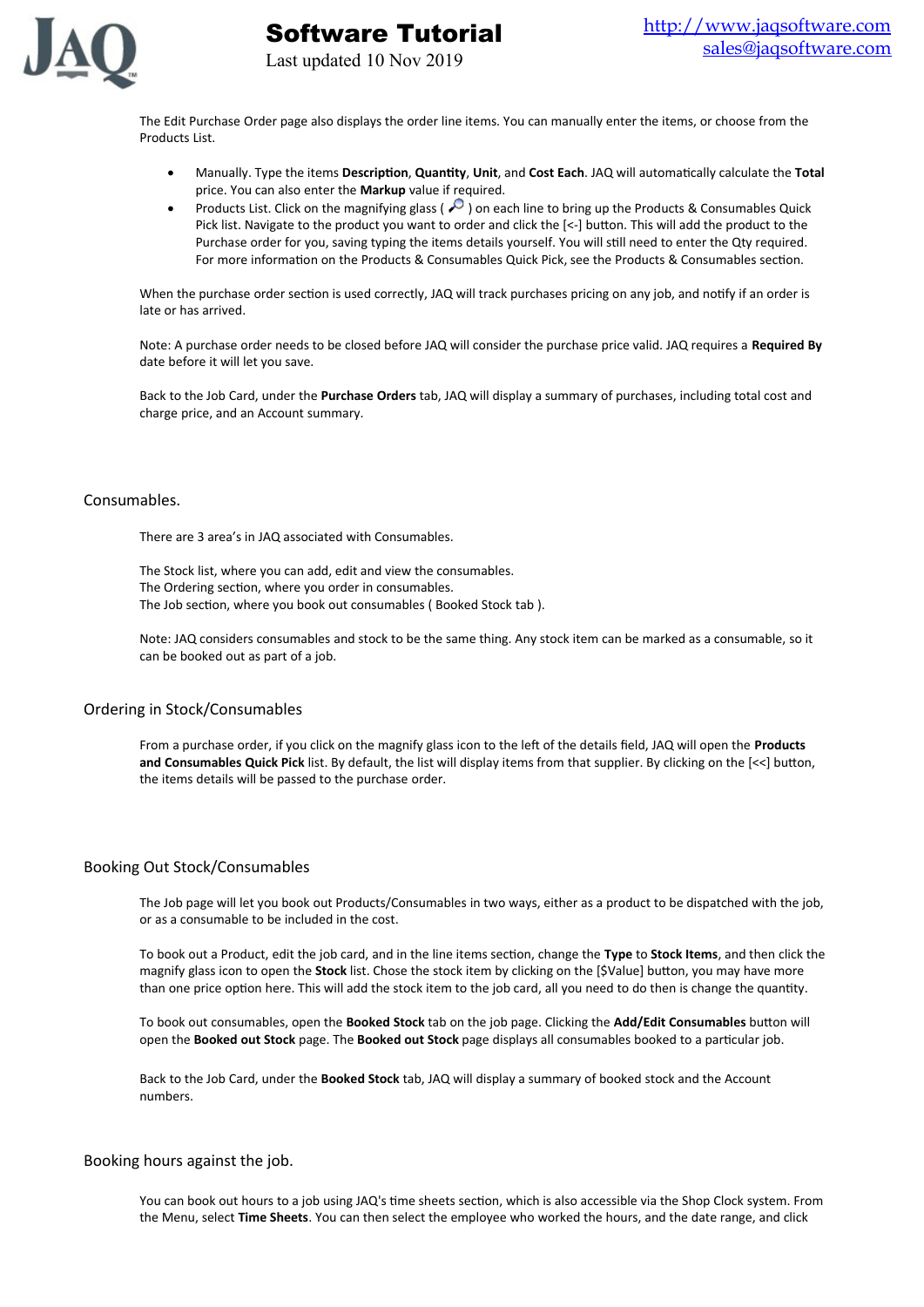

**Display**. The click on the date you want to records the hours against, and JAQ will display the employees time sheets for that day.

Click on the mag glass to open a job list popup, from where you can select the job number from **Customer Jobs**, **Internal Jobs** or **Sub Jobs** tabs. Clicking on the job number will close the popup and copy the job number to the time sheets page.

Next use the **Time In Hours** drop down's to enter the time spent on that job. Note JAQ uses decimal time for jobs, that is, 1 hour divided by 10. So 1.5 hours is 1 hour 30 minutes. ), and 0.1 hours is 6 minutes, the smallest unit JAQ will use for hours booked to jobs.

Then select a **Charge Code** from the drop down list, and finally click **Save.**

Software Tutorial

Last updated 10 Nov 2019

JAQ will add the hours against the job you selected, using the charge code you selected. If JAQ encounters an error, which can happen if the charge rates have not be set up correctly, it will let you, and its important that you let your supervisor know about this. When this happens, JAQ will not add the hours to the job card.

Back on the Job Card, JAQ will display a summary of the hours booked, including which employees worked on this job, the Charge Codes used, and a breakup of the Sub Jobs hours.

# Dispatching.

JAQ has a couple of ways to despatch goods from a job card. First, to print a simple dispatch docket, your can use the **Print Dispatch Docket** button under the **Delivery Dockets** tab on the job card. This will let you print a simple despatch docket with the job number, number of items, customer order number, etc. JAQ does not track Dispatch Dockets, so can not tell if the goods have actually been sent.

Or you can click the **Add a new Delivery Docket** button to use JAQ's more comprehensive despatch system. This will open the **New Delivery Docket** page. JAQ will use information from the job card to populate the new delivery docket, like the delivery address, contact, etc. This is another example of how adding the correct information to the quote or job card can save you time in the long run.

If the customer has a **Prefered Courier**, JAQ can create and print a purchase order for the courier company along with the delivery dockets. Just tick the **Create Purchase** tick box.

The Delivery Docket also displays a list of any items ticked as **Goods** from your job card. The **Qty In This Delivery** column will display the quantity value from the job card, but you can change this value if you are delivering less than the number ordered. JAQ will keep track of how many items are delivered, and when you create another new delivery docket, JAQ will subtract previous delivery quantities from the total quantity on the job card, and display the outstanding quantity on the new delivery docket.

New Delivery Dockets are flagged as **Waiting for Pickup**. When the delivery has been made, or picked up by the courier, you need to edit the delivery docket and change the status from **Waiting for Pickup** to **Gone.** You should also enter the **Con Note Number** if known.

When you print the delivery docket, JAQ will give you a couple of options.

- **•** Print Courier Copy. This is the copy the courier takes with them.
- **Print Office Copy**. This should be signed by the courier, and kept by you as proof of delivery.
- **Print Purchase Order**. This is a PO to the courier company for this delivery, where you will be paying for delivery. The PO is added to JAQ as a regular PO, against this job.

There is a searchable list of delivery dockets for all jobs under the Menu, Delivery, Delivery List.